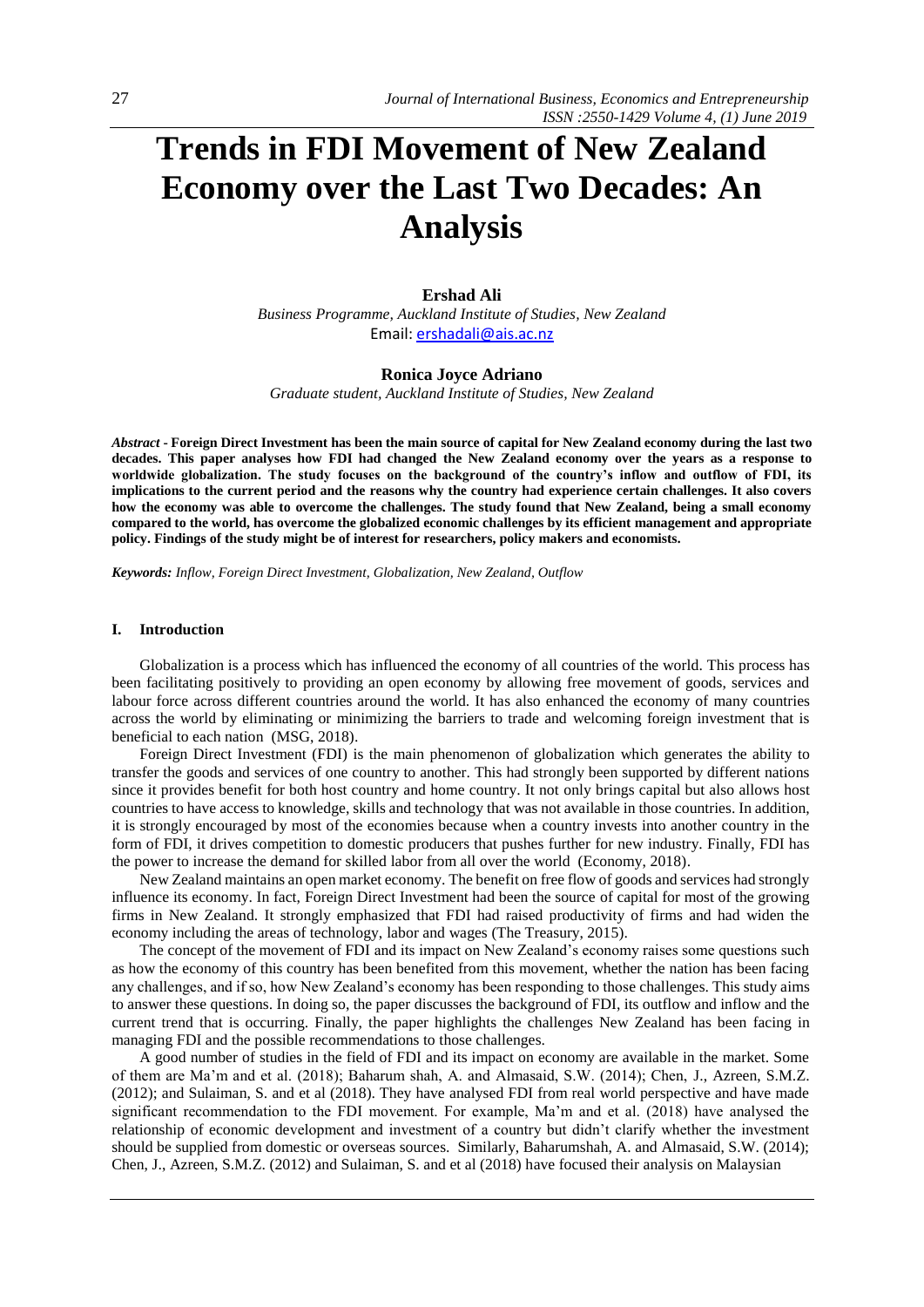economic growth and FDI movement. However, the issues such as the scale of impact of FDI depends on the nature of economy of a country. For example, New Zealand is a developed country while Malaysia is a developing country so the same or similar investment may have different outcome in the development process of two countries. Moreover, as the capital utilization capability of developed and developing countries is different, their challenges and opportunities regarding managing FDI are also different. These issues have not been addressed in these studies. This study aims to fill this gap.

## **II. Discussion and Analysis**

New Zealand is one of the countries in the world which has, because of its size and nature, been greatly affected by Globalization. Its economy has been affected in many folds including production and consumption behaviour. In fact, the globalization has been a great source of innovation for their countries export and import behaviour. Its FDI was influenced by globalization in many ways. This change covers the areas such as technology, immigration, government policy and even the import and export of goods and services.

Apart from export and import, it is important to note that government policies are one of the factors affected by globalization and thus, affects foreign investments. Notable that these policies reflect in the previous trends in New Zealand's economic activities, particularly the capital injection in various sectors. FDI is a driver that allows the country to influence the trade, the movement of factors of production and compromising on problems the country experienced globally.

Furthermore, it is crucial to note that globalization does not only bring positive aspects on the nation's economy, but it also has certain downfall which makes a country experience certain challenge. Having these challenges make every nation like New Zealand to feel challenged and have the desire to improve the things that they currently have which drives foreign investment or the need to access products and services that is out of the scope of their country. Overall FDI still brings positive impact to host as well as home countries. Like many other countries, New Zealand is also a beneficiary from the inflow and outflow of FDI during last two decades.

## **Background of FDI inflow/outflow**

New Zealand is a small country that has undergone changes due to globalization in the past 20 years. The country had experienced many changes during last two decades, but it was able to retain their efficient agricultural system which had been the direct recipient of many of their reforms achieved. According to Dunne (2010), the common product of New Zealand which had been existing since the European settlement in seventeenth century are meat, forest products, fruit and vegetables, fish, wool and dairy products. They are also exercising the preservation of hydroelectric power and reservation of natural gas.

Pritchard (2009) argued that one important thing to take note about New Zealand is that their economy has been a beneficiary of Uruguay Round and these benefits has greatly reflected in their many economic reforms. The government of New Zealand has been generous to investors of the country since they are exercising elimination of government subsidies, liberalization of country's import, free flow of exchange rates, they did not even exercise controls on aspects such as interest rates and wages. They limit the government's control over the economy to achieve investors. The country promotes and facilitates the market economy.

According to Bertram (2004), in 1997, a financial crisis in Asia had occurred region wide. This crisis which is still happening in present had greatly affect New Zealand economy. This financial crisis had resulted to unemployment of many New Zealand residents. Although the unemployment rate was also being affected by the economic reforms since 1991. This financial crisis has slowed the country until they were able to start recovering in 1991. This event had led to reduction of confidence of business investors and consumers to invest in New Zealand and it had negatively impacted on the country's business and retail as well.

Late 1994 to mid-1997, the government had established an appreciation of NZ dollar which had affected the export of New Zealand. This appreciation had been established to tighten the monetary policy of the country. One of the major effects of this monetary policy was that it had lost the country's access to US dollar through loosening of monetary condition in the year 1997. However, in the same year, Asian countries had paved their way to New Zealand government to be the source of the country's income through encouraging tourism, export of forestry and providing educational services for international students from Asia. The export of New Zealand dairy and meat products in 1998 had experience some difficulty but they were able to manage it by holding up to improvement of their manufactured products. Although Asian countries had been a great account, New Zealand is still working out on maintaining good access from U.S and European markets. (Smith, n.d.)

To have access to U.S. market, New Zealand offers them a good opportunity to invest and export in areas such as technology, forestry and finance. This had impact New Zealand by being acknowledged by the United States through the introduction of Trade and Investment Framework Agreement in 1992.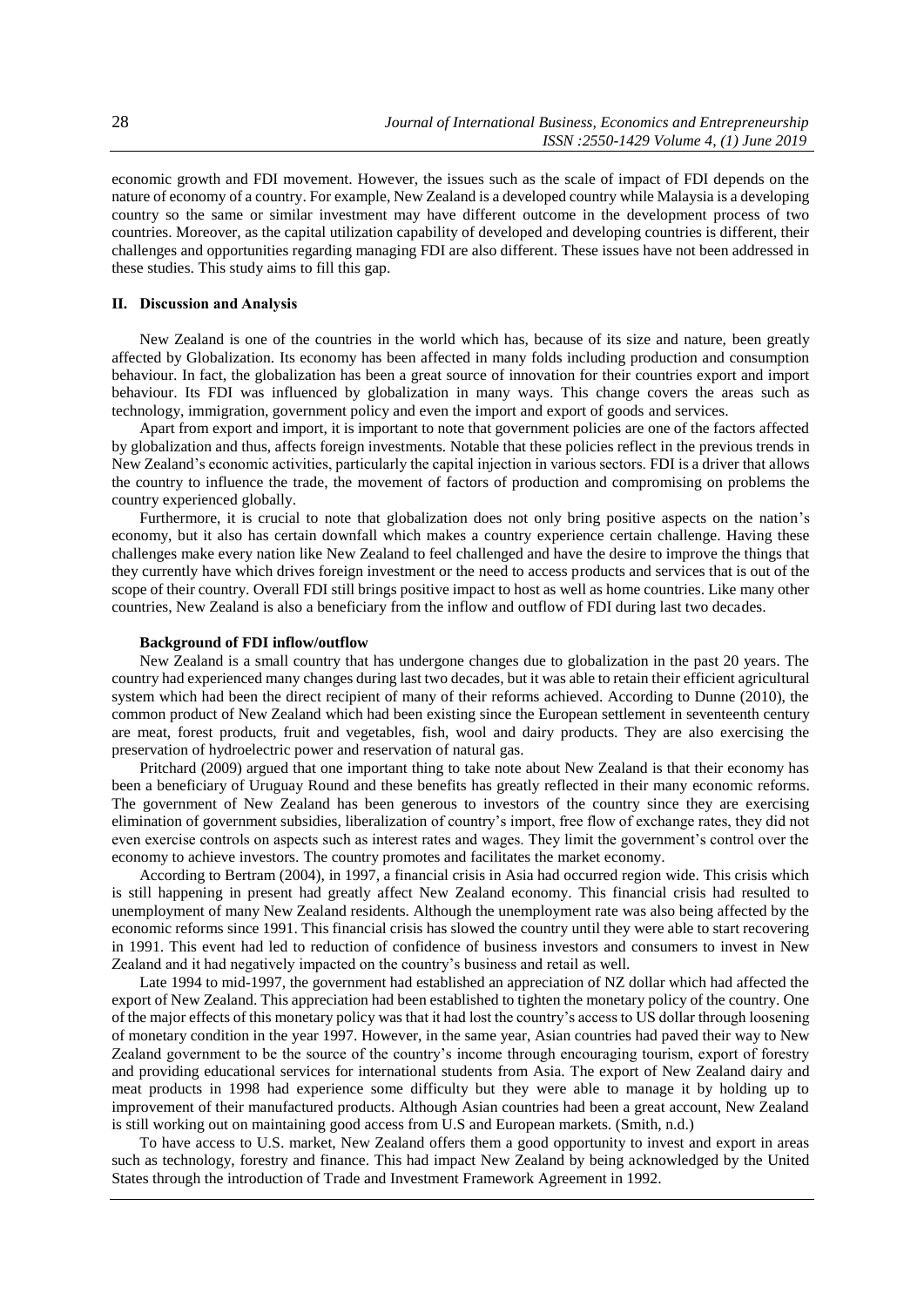According to Irvine (2018), one of the drivers of the New Zealand export market is their good relationship to Australia. The relationship between two countries has been driven by Closer Economic Relations or (CER) which have the objective of allowing free flow of goods and services. This CER has made 20 million people from a single market and have given opportunity to New Zealand to gain more exporters since 1999.

In 2004, New Zealand had reached its peak on the implementation of providing education to international students. It has been reported that the country had gain 2.7 million international students which had been good for New Zealand economy.

In 2005, the Overseas Investment Commission (OIC) of New Zealand was introduced to help the government promote investment of other countries for areas that they do not have competitive advantage. This policy had been the greatest source of New Zealand investors up to now (The World bank 2018).

## **The Relationship of New Zealand FDI to The World**

The World Bank (2018) reported that the lowest value achieved by New Zealand outflow if translated in percentage of GDP is -7.87 which happened in the year 2000 and inflow was US\$ -3.81 million which happened in the year 2003. The reason behind this fall on FDI inflow and outflow is the changes in employment law, income tax rate and it was the time when the Labour and Alliance Government took office.

|      | <b>New Zealand</b> |                | World         |                |
|------|--------------------|----------------|---------------|----------------|
| Year | <b>Inflow</b>      | <b>Outflow</b> | <b>Inflow</b> | <b>Outflow</b> |
| 2017 | \$3,236.6          | \$486.0        | \$1,956,832.8 | \$1,915,471.4  |
| 2016 | \$1,934.9          | $-5900.5$      | \$2,436,510.6 | \$2,052,120.7  |
| 2015 | $-59.8$            | $-$15.7$       | \$2,408,223.8 | \$2,024,153.5  |
| 2014 | \$3,249.1          | \$1,422.4      | \$1,844,215.3 | \$1,727,153.8  |
| 2013 | -\$69.5            | $-51,414.2$    | \$2,137,569.1 | \$1,932,536.0  |
| 2012 | \$3,846.9          | $-590.7$       | \$2,117,908.5 | \$1,764,468.4  |
| 2011 | \$1,378.4          | $-5120.3$      | \$2,290,061.2 | \$2,126,977.2  |
| 2010 | \$286.3            | \$1,033.3      | \$1,863,543.6 | \$1,751,684.5  |
| 2009 | $-552.4$           | $-52,072.6$    | \$1,373,076.3 | \$1,282,070.4  |
| 2008 | \$2,592.0          | \$839.3        | \$2,459,937.2 | \$2,596,811.1  |
| 2007 | \$4,335.5          | \$3,990.6      | \$3,110,941.4 | \$3,195,192.3  |
| 2006 | \$2,912.6          | $-$ \$399.9    | \$2,160,455.5 | \$2,154,494.8  |
| 2005 | \$1,906.7          | $-5640.9$      | \$1,546,419.2 | \$1,402,240.7  |
| 2004 | \$2,319.8          | \$853.7        | \$1,014,959.7 | \$1,197,479.6  |
| 2003 | $-53,363.9$        | \$645.4        | \$716,480.0   | \$725,227.2    |
| 2002 | \$2,848.6          | \$1,406.7      | \$744,140.7   | \$657,914.4    |
| 2001 | \$259.3            | $-5607.3$      | \$796,273.5   | \$739,975.6    |
| 2000 | -\$1,507.8         | $-54,140.8$    | \$1,460,994.5 | \$1,404,339.7  |
| 1999 | \$1,145.7          | \$1,073.8      | \$961,898.4   | \$1,207,397.8  |
| 1998 | \$1,283.0          | \$401.4        | \$679,307.7   | \$781,256.0    |

**Table 1.0 The New Zealand and World Inflow and Outflow FDI (Million US dollar)**

#### *Source: The World Bank, 2018*

To analyse further, a scenario of FDI inflow- outflow in New Zealand during last two decades with respect to that of the world has been presented in Figure 1.0. It appears from the Table 1.0 that FDI have a contribution to the economy of New Zealand which had been a source of strength and which gives advantage to the country over the years. The table also shows that even though New Zealand had experienced certain deficit in some years over the past 20 years, they are still able to endure the fall.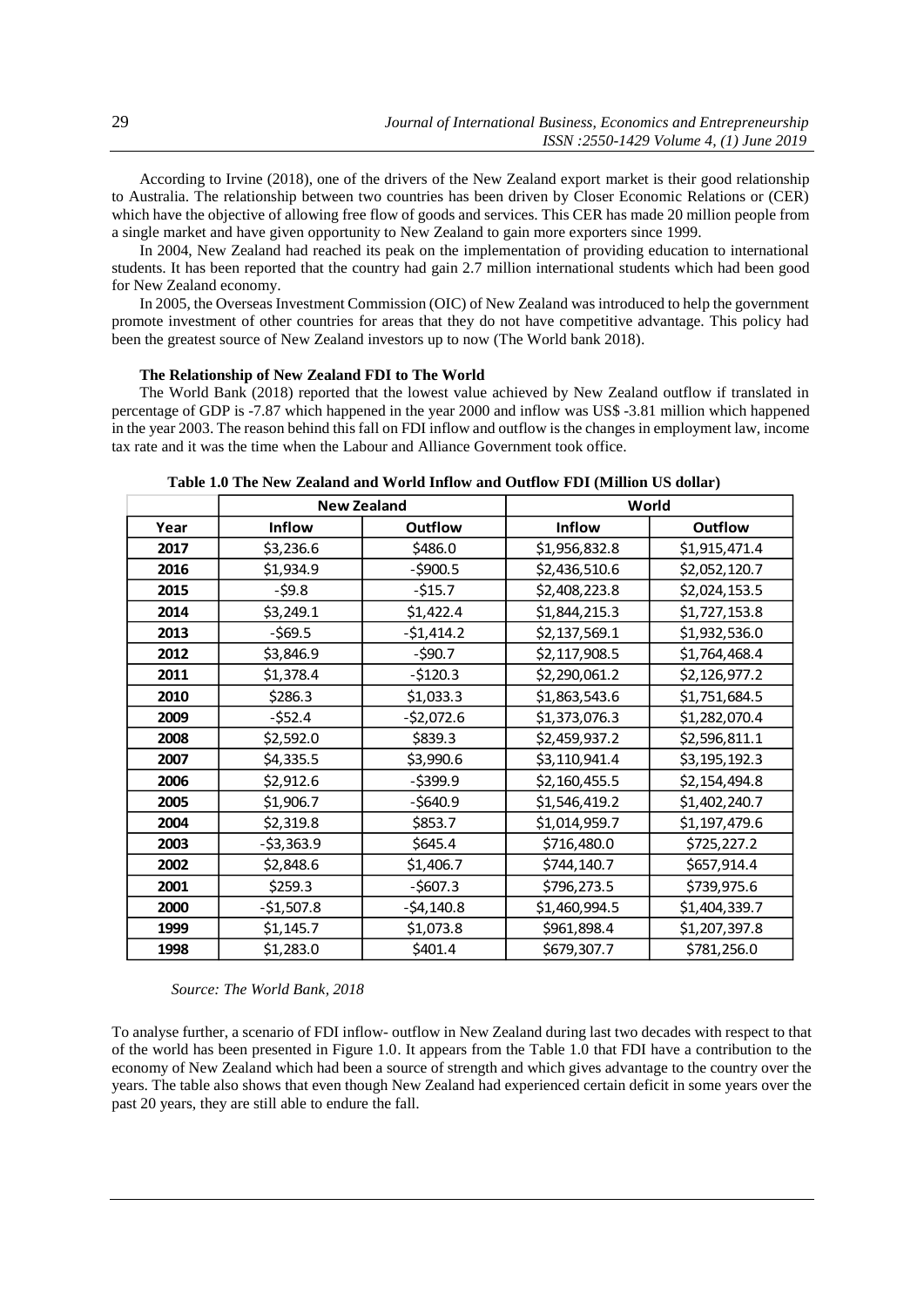

Fig. 1.0 The Relationship of New Zealand to World FDI (Figure in US\$). *Source: The World Bank, 2018*

On the contrary, Figure 1.0 shows that despite that, New Zealand had overcome the challenges and pitfalls that they had experienced, they still need to put more effort to develop and increase their inflow and outflow since the income of their FDI over the years a very little impact on the world investment. Inflow of New Zealand has a moderate relationship to the world inflow. On the other hand, outflow of New Zealand has a weak relationship with the world outflow. Still, we can see when analyse the data, the relationship of New Zealand to the world FDI is a flat line. It means that the size of New Zealand economy is so small compared to that of the world, it has very little impact on the world economy. However, the reality is that the New Zealand economy has been playing a significant role in the world economy where the importance of FDI movement can hardly be ignored.

# **Trends in FDI Change**

Overseas Investment Office provided and analyzed the current status of New Zealand's foreign investment and based on their report, the economy of New Zealand is rapidly and strongly growing which makes it an attractive country to invest. In fact, according to Makhlouf (2017), New Zealand has been one of the countries in the world that proved that size of the economy is not a matter if they know how to manage, invest and improve their capability. This means that throughout the years even if the country had experience certain challenges, they are still able to achieve a good economic condition. The common trends in FDI change in New Zealand is discussed below.

First, according to the report released by NZIER in 2017, the most important source of FDI for New Zealand is Canada which was due to the sale of the portfolio of property of 18 assets which was occurred at AMP Capital Property to Public Sector Pension Investment Board (PSP) and the impact of the investment in Kaingaroa Timberlands Limited that had led to increase in PSP's investment. The second largest source of FDI is United States followed by Australia, China and Singapore respectively.

Second, in 2015, Singapore had obtained 20% of the FDI in New Zealand which was considered the largest source of FDI in that year. This investment had led to an agreement to enhance the relationship of both countries (New Zealand and Singapore), to enhance the partnership in some other areas such as trade and economics, security, technology and innovation (Wai & Dixon, 2016).

Third, Investors of New Zealand comes from different sectors but in an evaluation conducted by KMPG, Asian countries had less focus on the investment to dairy products while Australia and United States have more appreciation on these products that could be observed on the maturity of their country's economy (NZIER, 2017).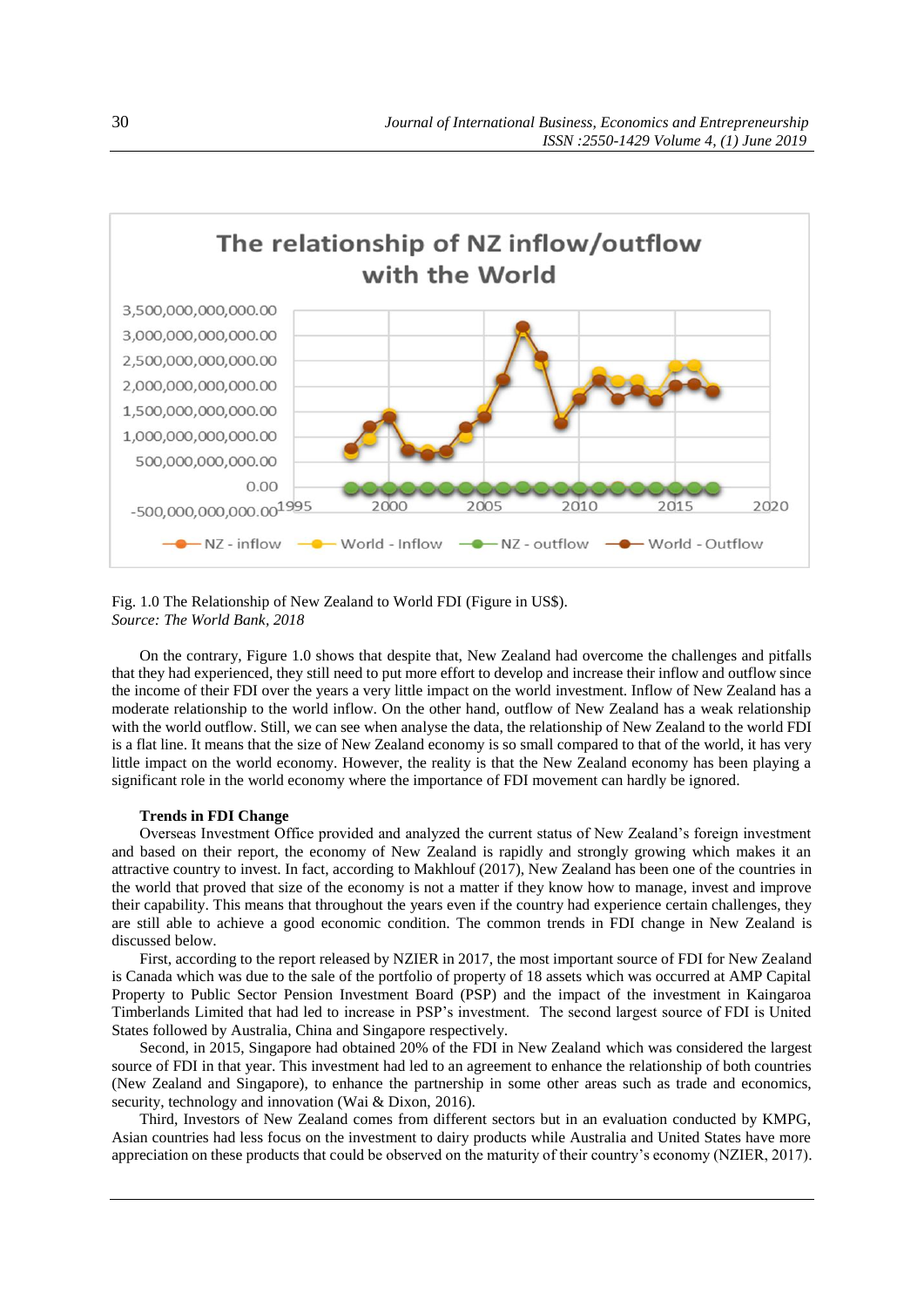In relation to the investment of Asian countries, Japan and China is considered as the most constant investor of New Zealand. In fact, it has been reported that China's investment had reached more than \$1.9 billion in 2015.

Fourth, it is important to note that dairy, forestry, and the processing of milk which is a part of agri-business sector, is still New Zealand's important area for investment. Although milk processing is experiencing certain difficulty due to price increase of dairy products, the government is looking for ways to overcome the problem. Also, it is important to note that the exportation of wine had greatly contributed to New Zealand's FDI but had been discretely reported due to confidentiality of concerned parties.

Finally, according to Ballingall (2016), the most controversial trend of FDI in New Zealand is the acquiring of land. Based on the report provided in 2013 to 2015, United States had the largest percentage of land acquisition which fall to 40%, followed by China which is 11% and lastly Hong Kong which is 7%. Based on this report, this data was based on forestry transaction.

In addition to acquisition of land, in 2018, the labour party of New Zealand had implemented changes in Overseas Investment Act. The reason behind this is because based on the report conducted in 2018, most of the house owners of New Zealand are foreigners. Specifically, in Auckland, 7.3% of buyers are non-resident or citizen which had increased 4.1% for a single year, from 2017 to 2018. It also showed that the largest buyer of New Zealand property came from China and Australia. The change in policy made certain difficulty for foreigners to acquire property in New Zealand.

## **DFI Intensity Index**

DFI intensity index helps to compute intensity of DFI in terms of inflow and outflow in a particular economy that reflects the DFI expansion potential in New Zealand and the world as a whole. Actually, this index was first used by K. Kojima (Kojima, 1964). This index measures the share of one country's DFI with other country as a proportion of the latter's share of world may also be used the stated formula to calculate the DFI Intensity Index: Formula of the Export Intensity Index (Iij)

$$
XIIij = \frac{Xij}{Xi} / \frac{Mj}{M\omega - Mi}
$$

Where:

Xij is country i's DFI outflow to country j, Xi is the total outflow of country i' Mj is total DFI inflow of country "j" Mi is country i's total inflow Mw is total world inflow On the other hand, the formula of inflow Intensity Index

$$
IIIij = \frac{Mij}{Mi} / \frac{Xj}{Xw - Xi}
$$

Where

Mij is country i's inflow to country j, Mi is the total inflow of country " i " Xj is total outflow of country "j" Xi is country 'i's total outflow Xw is total world outflow

Here, we considered: country i is New Zealand and j is the world.

According to DFI inflow outflow intensity index, the average amount of this index is equal to one, which indicates index value greater than one refers high intensity of DFI movement. On the other hand, value closer to zero indicates weaken DFI movement intensity.

It appears from the FDI intensity equation that in New Zealand the amount of FDI inflow is higher than that of outflow during the last two decades. Also, when compared the movement of FDI in New Zealand to the world economy, in respect to inflow and outflow, the role of FDI movement is insignificant.

To see the relationship between inflow and outflow FDI further, we have analyzed the relationship of inflow and outflow of the world with respect to New Zealand by using Pearson correlation. We have found that the correlation of outflow FDI from New Zealand to the world in the past 20 years is 0.28 which is much weaker than the New Zealand inflow that is 0.44. in both cases, the level of significance is .05.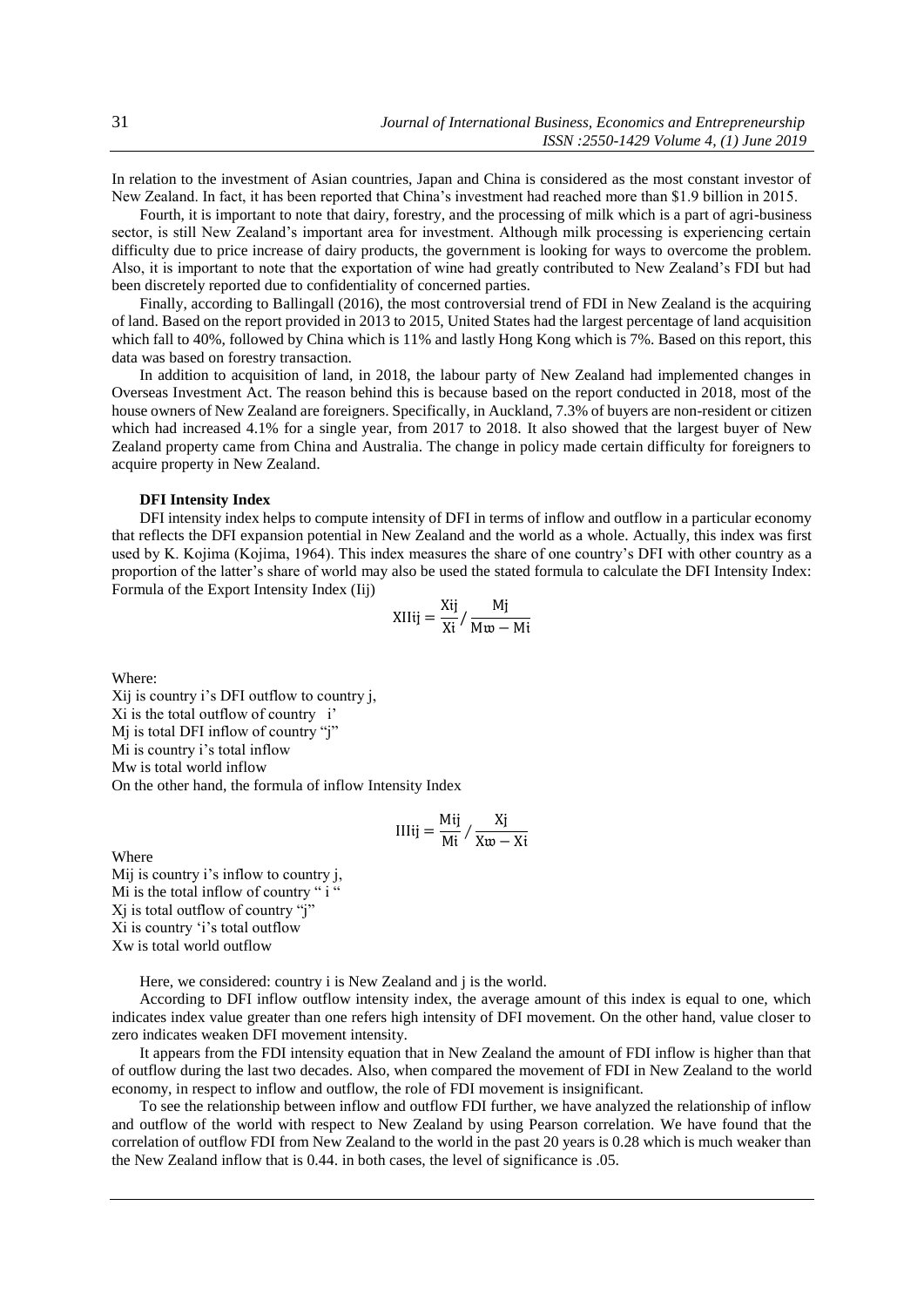## **Current Challenges and Implications**

New Zealand recognize that Foreign Direct Investment and Globalization had greatly influenced the country's economy. Below are the current issues and challenges that New Zealand has been facing to manage its FDI and its implication to the country's economy.

- a) According to Kennel (2018), economists believes that even though the New Zealand had improved and had been strong through the years, the country is not dependent on the capital from offshore to fund the domestic savings in case they would experience a downfall.
- b) New Zealand recognized and celebrates the country's acceptance to free trade across other countries, but they believe that it should not end there since the country is still facing capital xenophobia or the fear of allowing foreigners to invest in the country. This was illustrated by the country's regulatory regime that could be considered as expensive for international investors. This regime also explains the country's high cost of living in New Zealand (Girlie & Davie, 2010).
- c) Report on Foreign Direct Investment strongly encourage that the law of New Zealand should avoid discrimination of foreign and domestic investors which was brought by the policy implemented by Overseas Investment Act. They are encouraging the government to abolish this establishment and the screening regime for New Zealand resident's convenience to face foreign investors.
- d) New Zealand government encourages foreign investment, but they do not offer special policy for them. This means that foreign investors are undergoing legal and regulatory policies which is not different from the domestic investors. This process is seen by economies as a gap since it makes a foreign investor less attracted to investing in New Zealand.
- e) The Overseas Investment Amendment of New Zealand had recognized and implement a law that prohibits non-residents to buy home. This is because they wanted to avoid the fact that most of the home owners of New Zealand are non-citizens. In fact, they have observed that there is a larger percentage of non-resident owner than Kiwis. This makes Kiwis pay to overseas landlords or house owners.
- f) According to Vaughan (2018), Auckland Council is experiencing infrastructure deficit on areas covering public transportation, road, water and housing which is amounting to ten billion dollars. The reason behind this are because of the rapid growth of New Zealand population in the previous years and because the Auckland council was not able to provide sufficient capital that resulted to underinvestment. This challenge is declared as nationwide enormous challenge since without the investment for the project, they cannot begin doing their plans for the public utilities of New Zealand. They are currently looking for private sectors to provide and help them on the financial investment needed to continue the government projects. But the government also have a fear of encouraging revenue stream that could occur on the attached asset on finance borrowing.

#### **III. Conclusion and Recommendation**

Globalization had influenced a lot of economy of different countries in the past 20 years including New Zealand. Although New Zealand it is a small country, its economy was able to manage the changes that have occurred and was able to maintain a competitive economy by the help of their Foreign Direct Investment and its inflow and outflow. The main product of New Zealand lies on their agricultural system which they had been developing since the European settlement in the country. It is also important to note that New Zealand had found a way to gain income from Asian countries by encouraging tourism, exporting of services and offering education. The focus of the country is to have a good relationship with countries such as U.S and Australia.

The trend in New Zealand economy is that it is a country that has an impressive economy because of their investors. The current investors of New Zealand include Canada, Singapore, and China. This investor has been consistent with the country's interest since the implementation of Overseas Investment Office. The growth of overseas investor had made New Zealand develop and change the policy on purchasing house and other properties. Finally, although New Zealand has a good economy, they are still facing some challenges that is related to foreign investment. These challenges include lack of domestic savings in case of economic crisis, the fear of being monopolized by international establishment, huge discrimination on foreign investors and lack of fund to cover some of the government projects.

The experience of New Zealand through the years had greatly illustrated that their economy has the ability to overcome the changes brought by globalization. Although this is a fact, they still need to continuously make a way to change certain areas that may have impact on the economy positively. New Zealand should continue to promote immigration of people since this had been a good source of human and financial resources for the nation. In addition, the nation should find certain system that may also be beneficial to these immigrants so that they feel appreciated and not discriminated.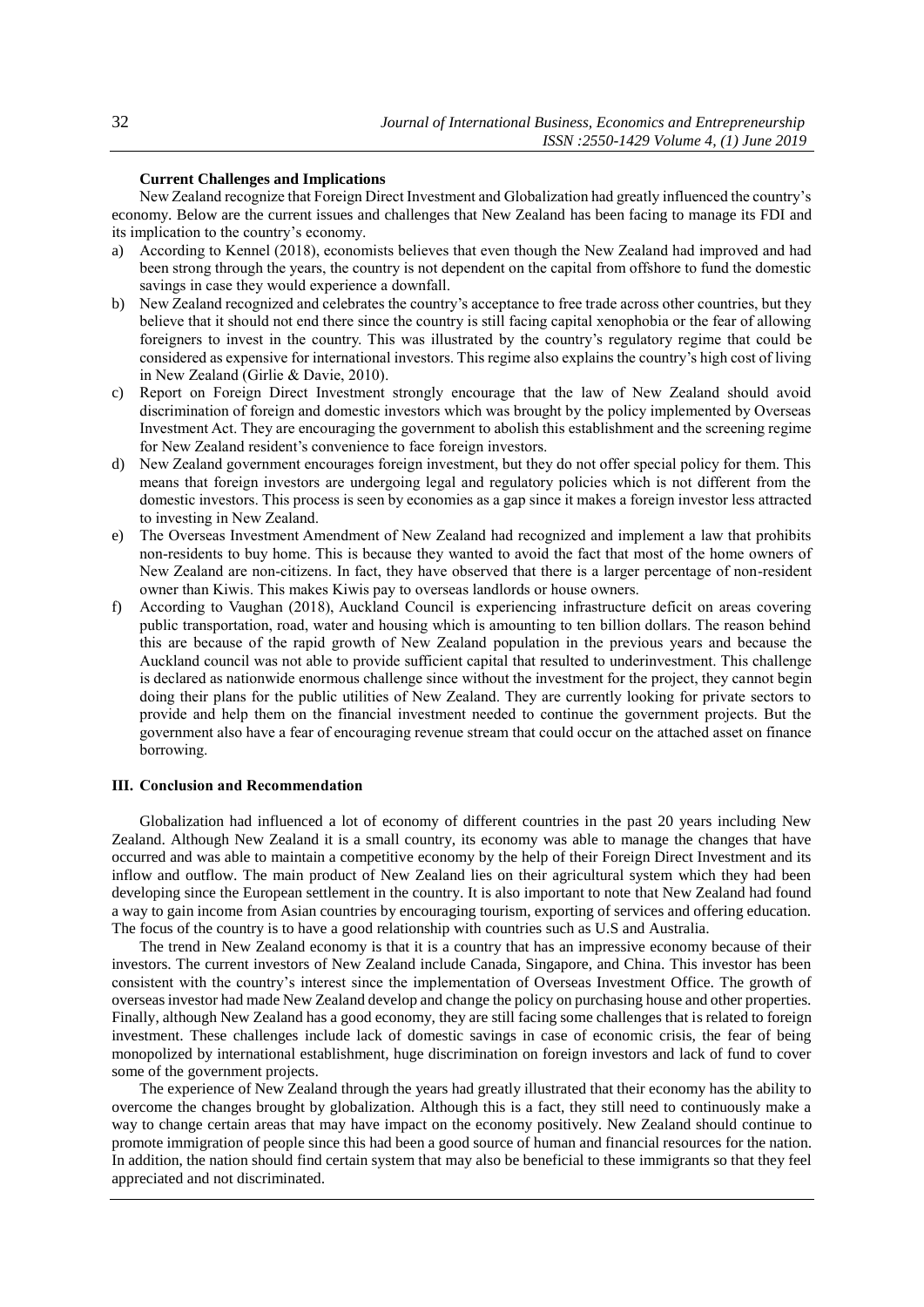In area of property acquisitions, they must provide a policy that could let overseas investors acquire property that will not affect their citizens. For example, if a country wanted to acquire property in New Zealand to establish a firm, the government must have the understanding that the firm might be able to provide products that their country does not have comparative advantage.

Lastly, New Zealand must be able to retain and improve the export of their agricultural products to be known all over the world and to be recognized as the best source of products needed in this area. In this way, it will help the economy to increase employment and the GDP at the same time.

# **References**

- Baharunshah, A.Z. and Allmasaid, S.W. (2014). FDI and Economic Growth in Malaysia: Interaction with Human Capital and Financial Deepening. Emerging Market, Finance and Trade. Vol 45, issue 1, 2009.<br>Ballingall. J. (2016). Foreign Investment Essential for New Zealand. Retrieved
- J. (2016). Foreign Investment Essential for New Zealand. Retrieved from <https://nzier.org.nz/publication/foreign-investment-essential-for-new-zealand>
- Bertram, G. (2004). New Zealand Since 1984: Elite succession, income distribution, economic growth in small trading economy Retrieved from trading economy Retrieved from from [https://search.proquest.com/docview/223671206/EC3471AF7C1B4B59PQ/2?accountid=811](https://search.proquest.com/docview/223671206/EC3471AF7C1B4B59PQ/2?accountid=8114/) [4\](https://search.proquest.com/docview/223671206/EC3471AF7C1B4B59PQ/2?accountid=8114/)
- Chen, J.; Azreen, S. M. Z. (2012). Malaysian outward FDI and Economic Growth. Procedia Social and behavioural Science. Vol. 65 p. 717-722.
- Dunne, P. (2010). The Common Impact of Globalization on Natural Revenue. Retrieved from <https://www.beehive.govt.nz/speech/globalisation-and-its-impact-national-revenue>
- Economy. (2018). What is Foreign Direct Investment? Retrieved from [https://www.ecnmy.org/learn/your](https://www.ecnmy.org/learn/your-world/globalization/foreign-direct-investment/)[world/globalization/foreign-direct-investment/](https://www.ecnmy.org/learn/your-world/globalization/foreign-direct-investment/)
- Girling, A., & Davie, M. (2010). Barriers to Equality Faced by Asians in NZ. Retrieved from [https://www.victoria.ac.nz/cacr/about/diversity-issues/barriers-to-equality-faced-by-asians](https://www.victoria.ac.nz/cacr/about/diversity-issues/barriers-to-equality-faced-by-asians-in-nz)[in-nz](https://www.victoria.ac.nz/cacr/about/diversity-issues/barriers-to-equality-faced-by-asians-in-nz)
- Irvine, J. (2018) How New Zealand helped Australia achieve its 25-year economic dream. Retrieved from [https://www.smh.com.au/business/the-economy/how-new-zealand-helped-australia](https://www.smh.com.au/business/the-economy/how-new-zealand-helped-australia-achieve-its-25-year-economic-dream-20180420-p4zap6.html)[achieve-its-25-year-economic-dream-20180420-p4zap6.html](https://www.smh.com.au/business/the-economy/how-new-zealand-helped-australia-achieve-its-25-year-economic-dream-20180420-p4zap6.html)<br>J. (2018). Foreign Diret Investment to New
- Kennel, J. (2018). Foreign Diret Investment to New Zealand. Retrieved from [https://www.uabr.auckland.ac.nz/files/articles/Volume6/v6i2-foreign-direct-investment-to](https://www.uabr.auckland.ac.nz/files/articles/Volume6/v6i2-foreign-direct-investment-to-new-zealand.pdf)[new-zealand.pdf](https://www.uabr.auckland.ac.nz/files/articles/Volume6/v6i2-foreign-direct-investment-to-new-zealand.pdf)
- Maklouf, G. (2017). Chances, Choices and Challenges: New Zealand's Response to Globalisation. Retrieved from [https://treasury.govt.nz/publications/speech/chances-choices-and-challenges-new](https://treasury.govt.nz/publications/speech/chances-choices-and-challenges-new-zealands-response-globalisation)[zealands-response-globalisation](https://treasury.govt.nz/publications/speech/chances-choices-and-challenges-new-zealands-response-globalisation)
- Ma'm, M,. and et al. (2018). Development and economic Indicators in Malaysia. JIBE, vol. 3(2), 2018.
- MSG. (2018). What is Globalization? Meaning and its Importance. Retrieved from <https://www.managementstudyguide.com/what-is-globalization.htm>
- NZIER. 2016. Foreign Direct Investment in New Zealand. Retrieved from [https://www.businessnz.org.nz/\\_\\_data/assets/pdf\\_file/0017/114236/Foreign-Direct-](https://www.businessnz.org.nz/__data/assets/pdf_file/0017/114236/Foreign-Direct-Investment-in-NZ.pdf)[Investment-in-NZ.pdf](https://www.businessnz.org.nz/__data/assets/pdf_file/0017/114236/Foreign-Direct-Investment-in-NZ.pdf)
- Pritchard, B. (2009). The long hangover from the second food regime: a world-historical interpretation of the collapse of the WTO Doha Round. Retrieved from [https://search.proquest.com/docview/214183308/2E3816CB4771422BPQ/5?accountid=811](https://search.proquest.com/docview/214183308/2E3816CB4771422BPQ/5?accountid=8114) [4](https://search.proquest.com/docview/214183308/2E3816CB4771422BPQ/5?accountid=8114)
- Solaiman S. and et al. (2018). The Impact of Economic Indicators, Industrialing, and popular Emissions on Economic development in Malaysia. JIBE vol. 3, December 2018, pp. 14-15.
- Smith, M. (n.d.). Impact of exchange rate on export volume. Retrieved from [https://www.rbnz.govt.nz/-](https://www.rbnz.govt.nz/-/media/ReserveBank/Files/Publications/Bulletins/2004/2004mar67-1smith.pdf) [/media/ReserveBank/Files/Publications/Bulletins/2004/2004mar67-1smith.pdf](https://www.rbnz.govt.nz/-/media/ReserveBank/Files/Publications/Bulletins/2004/2004mar67-1smith.pdf)